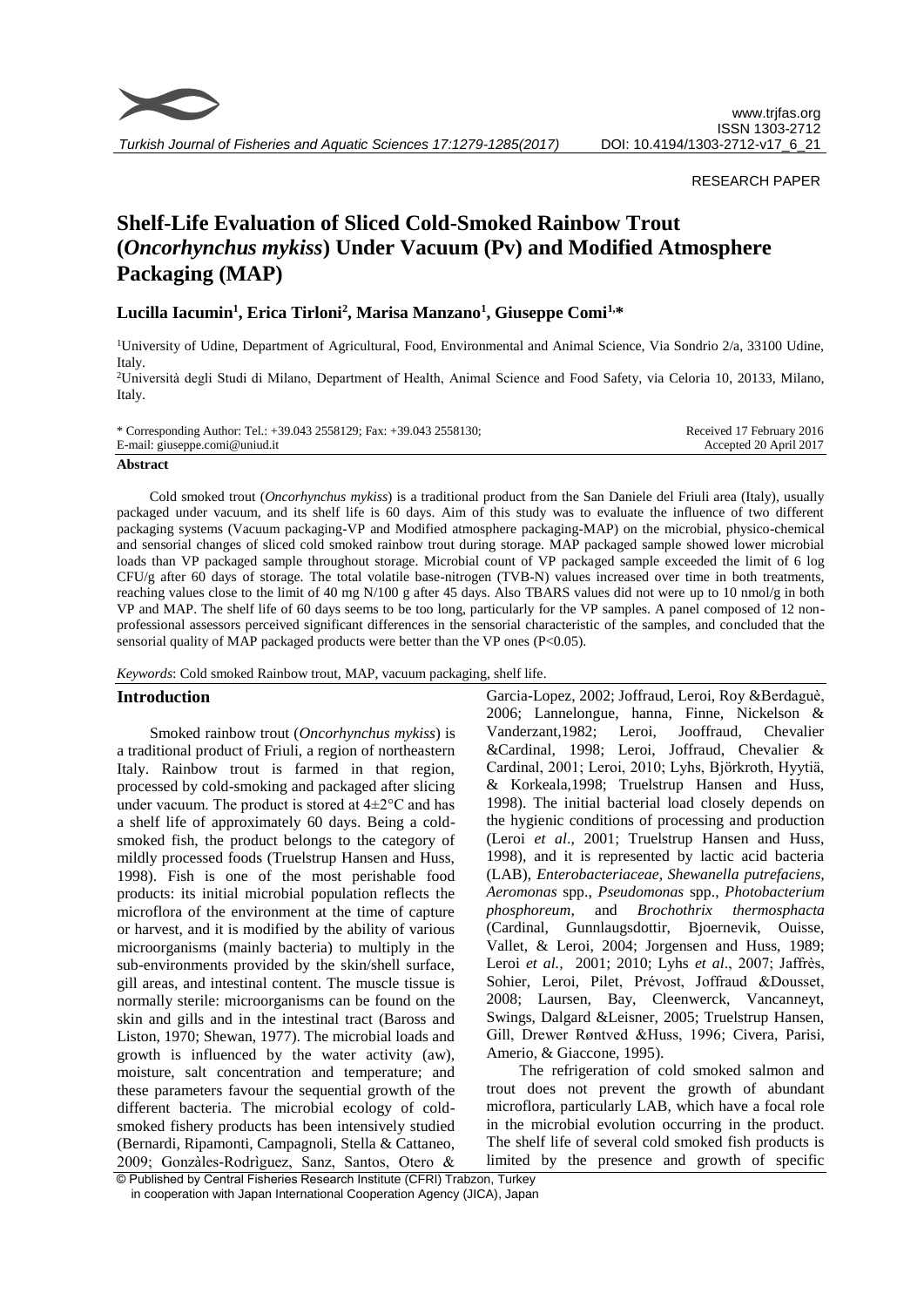microflora, and although a certain correlation between these microflora and spoilage development has not yet been established. A level of microorganisms approximately 7-8 log CFU/g is considered to determine consumer rejection. These microflora could also present at high loads without causing product spoilage; the humidity, the presence of non-proteic nitrogen and residual sugars of the product, the storage temperature are the main responsible for important microbial spoilage (Gram,1991; Gonzàles-Rodrìguez *et al* , 2002; Joffraud *et al* , 2001).

The dominant microflora in both vacuumpacked and MAP-packed smoked fish at the end of the retention period was often found to be LAB: the predominance of this group is not totally clear, but it seems that they are well suited to the particular pH, water phase salt (WPS) and salt concentration of smoked products (Bernardi *et al*., 2009; Cardinal *et al*., 2004; Laursen *et al*., 2005; Leroi *et al*., 2000; Lyhs, Lahtinen & Schelvis Smith, 2007; Samelis, Maurogenakis & Metaxopoulos, 1994). Also *Pseudomonas* spp., which initially contaminate the raw fish meat, could cause the spoilage in VP due to residual oxygen or oxygen permeability of the protective film. *Enterobacteriaceae* (Bernardi *et al*., 2009; Gimenez and Dalgaard, 2004; Leroi, 2010) could be also present, they can growth either in VP or in MAP because they are anaerobic facultative, and consequently can produce acids and gas  $(CO<sub>2</sub>)$ . Among them *Enterobacter* spp., *Serratia* spp., *Hafnia* spp. and *Proteus* spp. are the bacteria mainly present and are indicative of the level of hygiene in the processing (Bernardi *et al*., 2009). In the case of smoked salmon and related products, such as smoked trout, their role has not yet been clarified and they seem to have a minor role in the process of spoilage; many authors believe that there is no direct correlation between shelf-life and total counts of LAB (Leroi *et al*., 2001), even though the LAB cause spoilage with the production of volatile sulphur compounds and amines (Bernardi, Ripamonti, Marzano & Cattaneo, 2011). The LAB, however, should not be considered harmful exclusively for the purpose of preservation, as they represent an important ally against potentially pathogenic microorganisms. Many studies (Gimenez and Dalgard, 2004; Joffraud, Cardinal, Cornet, Chasles, Léon, Gigout & Leroi, 2006; Leroi, 2010; Leroi *et al.,*  1996) have reported that the presence of LAB, or their inoculation in smoked fishery products, results in growth inhibition of *Listeria monocytogenes, Clostridium botulinum* type E and *Salmonella* spp. This paper focuses on cold smoked trout fillets, a traditional product of the San Daniele del Friuli area that is usually VP packaging after slicing.

For the convenience of the consumer, because modified atmosphere packaging (MAP) allows for the easier separation of the slices, this study compared the shelf life of sliced cold-smoked rainbow trout packaged under vacuum to that of the same product with MAP packaging.

## **Material and Methods**

## **Samples**

Samples consisted of portions (200 g) of sliced cold-smoked rainbow trout packaged under vacuum (- 1.0 bar) or in MAP (- 0.3 bar; 70% N<sub>2</sub> and 30% CO<sub>2</sub>) , by Orved VM53 vacuum machine (Italy). The packaging consisted of Ecoterm VP 300 film (vacuum) and Multofog GA 170 (MAP; SUDPACK, Italy). The packages were stored at  $4\pm 2$  °C for 60 days and analysed after 0, 15, 30, 45, and 60 days. Three packages at each time were used for microbiological and physico-chemical analyses. To produce the sliced cold-smoked rainbow trout used in the tests., two lots of raw material, were used. The trouts were farmed by Italian farm of San Daniele area (Friuli, Italy), they sized of 55±5 cm , weighted 4.5±5 kg. The trouts were harvested, killed and beadhead, after a ice water bath. The post-mortem period was about 24 h at 4 °C. Then they were salted and cold smoked (29 °C for 24 h). The smoked trouts were sliced, VP or MAP packaged and stored at different time before analysing.

#### **Microbiological Analysis**

Total aerobic mesophilic microbial counts (TMC) were evaluated on plate count agar (Oxoid, Italy) incubated at 30 °C for 48-72 h. LAB were counted onto De Man Rogosa Sharpe (MRS, Oxoid, Italy) after incubation under anaerobic conditions at 30 °C for 48 h; yeasts and moulds were counted onto malt agar (MA) (Oxoid, Italy) after incubation at 25 °C for 72-96 h. Total coliforms were counted on violet red bile lactose agar (VRBLA, Oxoid, Italy) and incubated at 37 °C for 24 h; coagulase-positive Staphylococci were enumerated on Baird-Parker agar medium (BP, Oxoid, Italy) supplemented with egg yolk tellurite emulsion (Oxoid, Italy) and incubated at 35 °C for 24-48 h; *Pseudomonas* spp. were counted on Pseudomonas agar base (Oxoid, Italy) supplemented with CFC (Oxoid, Italy) and incubated at 30 °C for 48 h; sulphite-reducing Clostridia were quantified on differential reinforced clostridial medium (DRCM, VWR, USA) after incubation at 37 °C for 24-48 h in an anaerobic jar using an anaerobic kit (gas pack anaerobic system, BBL, Becton Dickinson, USA). *Listeria monocytogenes* and *Salmonella* spp. were investigated according to ISO methods 11290/1 and 6579-1, respectively.

#### **Physico-Chemical Analysis**

The pH value was measured using a pH meter (Basic 20, Crison Instruments, Spain), by inserting the pH meter probe into 3 different points on each sample. The aw was measured by Aqua Lab 4 TE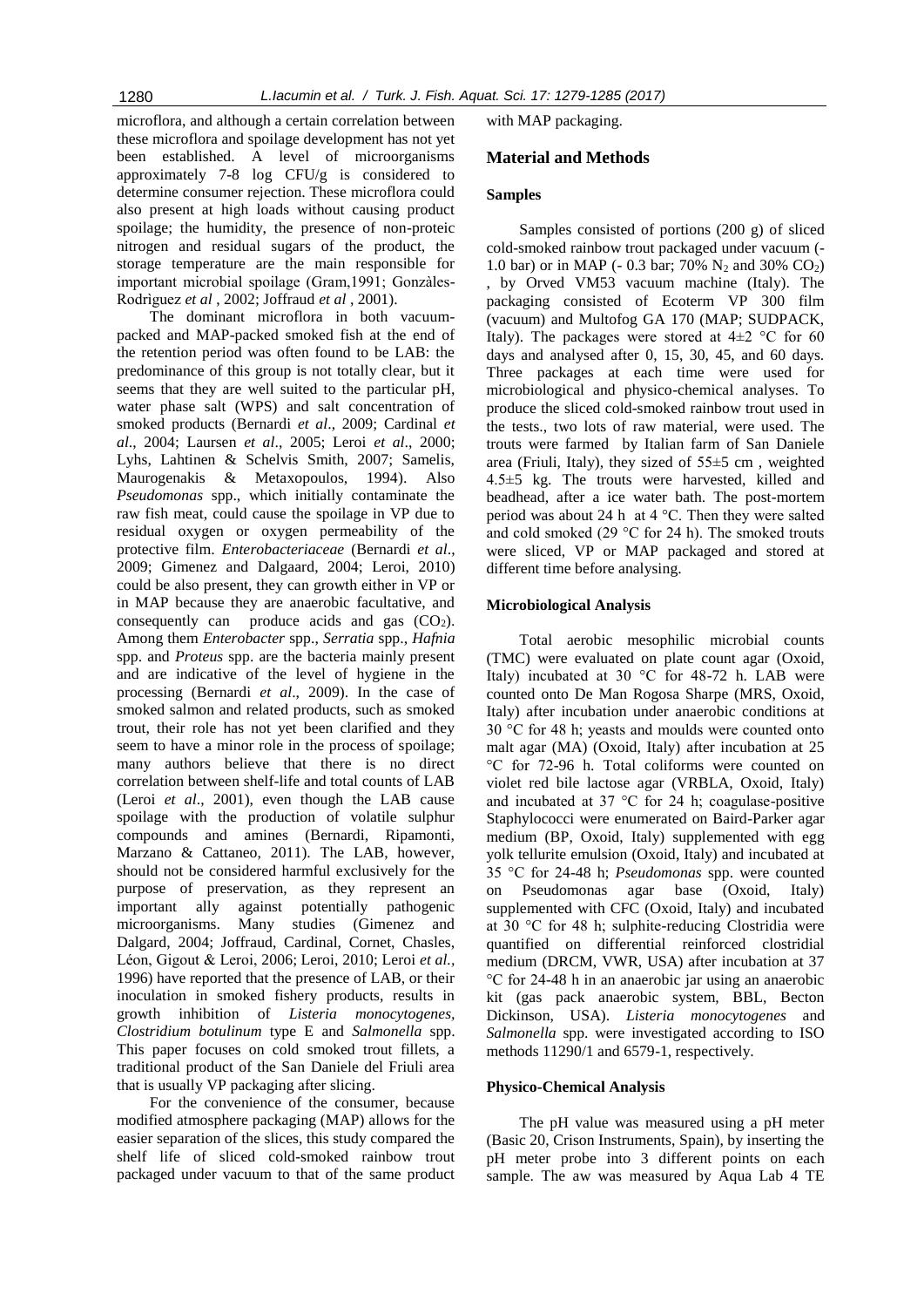(Decagon Devices, USA). The moisture content was measured by the A.O.A.C. (1990) method. NaCl and TVB-N (total volatile basic nitrogen) contents were measured by the Pearson method (1973). WPS (water phase salt) was determined by the formula WPS=%salt/(%salt+%moisture)x100, as described by Huss, Dalgaard and Gram, (1997). Analyses were performed in triplicate per each sampling point. To evaluate the oxidation stability during storage, the thiobarbituric acid–reactive substances (TBARS) were determined in triplicate (Ke, Cervantes & Robles-Martines, 1984).

#### **Sensorial Analysis**

To evaluate the influence of VP and MAP packaging on the organoleptic characteristics of the sliced cold-smoked rainbow trout samples, a sensory analysis was performed using the triangle test methodology (ISO 4120:2004). Sensorial analyses were performed by 12 non-professional assessors (6 women and 6 men, representing Food Technology students with an age between 22 and 24 years). Four additional samples per each treatment were also evaluated after 60 days of storage at  $4\pm 2$  °C. The nonprofessional assessors were presented with three products, two of which were identical and the other one different. The assessors were asked to state which product they believed was the odd one out  $(P<0.05)$ . The assessors who identified the different samples were asked to indicate their preference.

#### **Statistical Analysis**

The values of the various parameters were compared by one-way analysis of variance. The averages were compared with Tukey's honest significance test using the Statistical Graphics software package.

#### **Results and Discussion**

The microbial loads of cold smoked trout fillets packaged under VP and MAP are reported in Table 1. In the VP samples, the total mesophilic count (TMC) was below the detection limit  $\left($ <100 CFU/g) at day 0, but a rapid increase after day 15 was found, reaching at the end of the storage period a microbial count higher than the threshold limit of 6 log CFU/g often used in food industries to indicate the end of shelf life of fish products (Olafsdottir, Chaine, Westad, Jonsdottir, Thalmann, Bazzo, Labreche, Marcq, Lundby, & Haugen, 2005). And in samples under MAP, the TMC was slightly higher at day 0, but the loads remained almost stable (approximately 2-3 log CFU/g) until day 45, at which point a rapid increase to a value of  $4.52\pm0.43$  log CFU/g at day 60 was observed. It needs to be highlighted that a TMC of 7-8 log CFU/g, often associated with sensory rejection, was never reached. From day 15 until the end of the

storage period, the TMC values were significantly higher for the VP samples than for the MAP samples (P<0.05). Exactly the same trend was observed for the LAB counts. In fact, a rapid increase was observed during the storage period, with an increasing of approximately 3 log from day 0 to day 15 and another jump of approximately 3 log from day 45 to day 60, when they reached a concentration of  $6.42 \pm 0.67$  log CFU/g. Further, in this case, the LAB counts were significantly different between the treatments, thus confirming significantly higher values in the VP samples compared with the MAP samples  $(P<0.05)$ , which were characterised by limited LAB growth throughout the period. Our values are similar or slightly lower than those reported in the literature for smoked vacuum-packed salmon: in those studies, the TMC values were approximately 7 to 8 log CFU/g, and LAB levels were between 5 and 6 log CFU/g (Bernardi *et al.,* 2009; Jaffrès *et al.*, 2008; Leroi *et al.,* 1998, 2001; Leroi, 2010; Truelstrup Hansen *et al*., 1996; Truelstrup Hansen and Huss, 1998). Dondero, Cisterna,s, Carvajal and Simpson (2004) and Gonzàles-Rodrìguez *et al.,* (2002) obtained similar results in cold-smoked salmon and trout, even if the initial bacterial load, an index of the quality of the raw material and the hygiene of the process, was lower in our work than in these studies.

High-quality raw materials and good manufacturing practices were confirmed by the values of Coliforms and coagulase-positive Staphylococci (1 log CFU/g), which were always below the detection limit in both the VP and MAP samples during the monitored period, and by the absence of *Salmonella* spp. and *Listeria monocytogenes* in all samples.

The different types of packaging had an effect on *Pseudomona*s spp. growth (Table 1), particularly at the last two time points, where a rapid increase in the VP samples was observed. Conversely, in the MAP samples, *Pseudomonas* spp. were counted only at day 15 (2.00±0.07), then they were no longer detected until the end of the storage period  $\left(\langle 100 \text{ CFU/g} \right)$ . The contamination could either derive from the processing or originate from the raw materials.

According to data obtained from previous studies, their growth depends on the oxygen permeability of the vacuum packaging (Gonzàles-Rodrìguez *et al*., 2002; Leroi *et al*., 1998, 2001). Sulphite-reducing clostridia were found only at day 60 in the VP samples. This result suggests that their presence cannot be connected to real growth but was likely sample-dependent.

Considering the physico-chemical analyses (Table 2), both pH and aw showed a slight decrease over time without significant differences between the VP and MAP samples. The pH values started from 6.16 in both the VP and MAP products with no significant differences (P>0.05) during the storage period. Only at the end of the shelf life (day 60), the pH decreased to 6.03 and 5.97 in the VP and MAP samples, respectively, and a significant difference was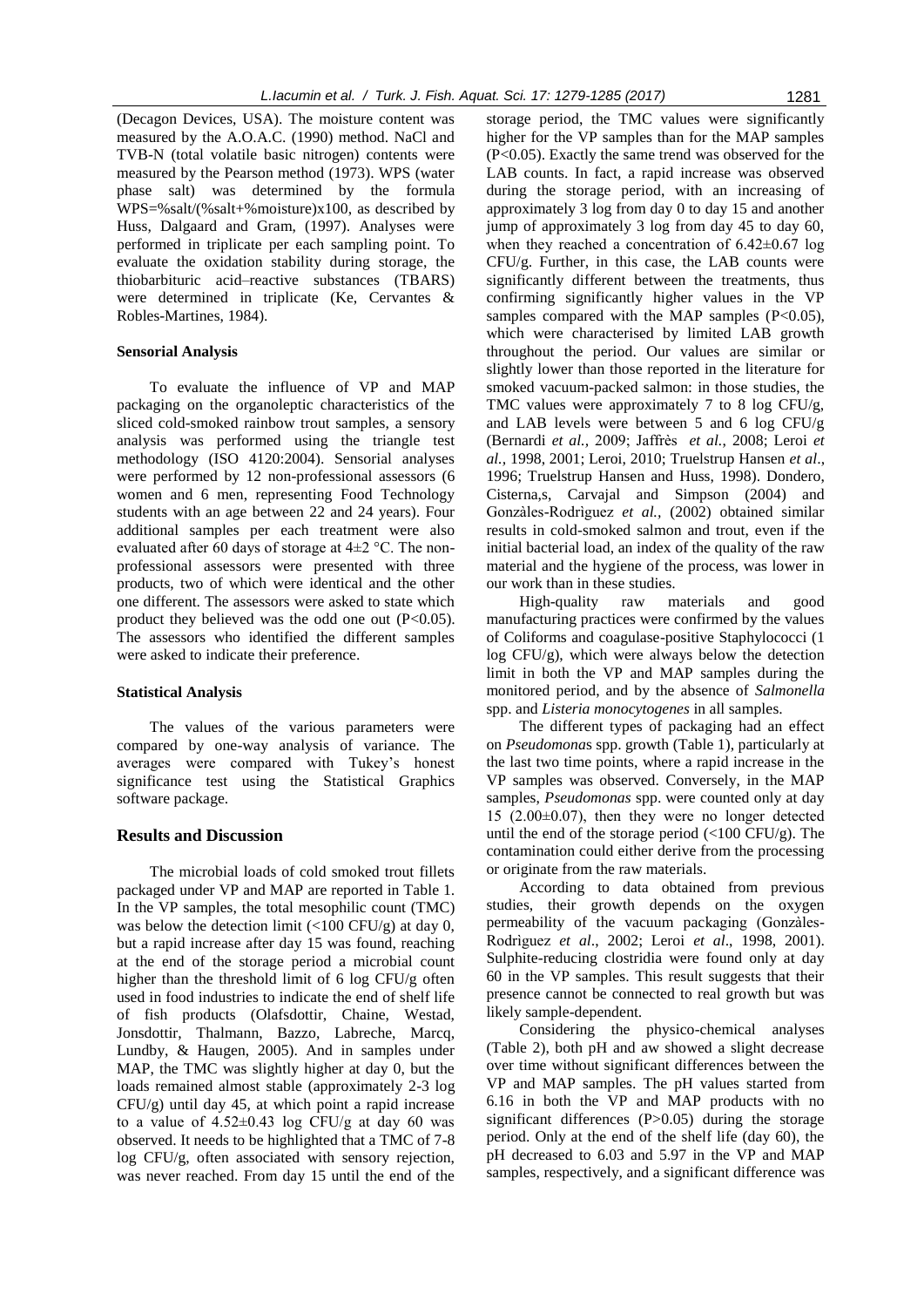1282 *L.Iacumin et al. / Turk. J. Fish. Aquat. Sci. 17: 1279-1285 (2017)*

| Days     | <b>Total Mesophilic Count</b> |                       | <i>Pseudomonas</i> spp. |                 | Lactic Acid Bacteria         |                              | Sulphite-reducing<br>clostridia |          |
|----------|-------------------------------|-----------------------|-------------------------|-----------------|------------------------------|------------------------------|---------------------------------|----------|
|          | VP                            | MAP                   | VP                      | <b>MAP</b>      | VP                           | <b>MAP</b>                   | VP                              | MAP      |
| $\Omega$ | ${<}100*$                     | $2.70\pm0.51$         | ${<}100*$               | $<100*$         | ${<}10*$                     | $1.30 \pm 0.41$              | ${<}10*$                        | ${<}10*$ |
| 15       | $4.29 \pm 0.50$ <sup>a</sup>  | $2.24 \pm 0.34^b$     | ${<}100*$               | $2.00 \pm 0.07$ | $3.57 \pm 0.95^{\text{a}}$   | $1.30 \pm 0.27^b$            | ${<}10*$                        | ${<}10*$ |
| 30       | $4.14 \pm 0.42^a$             | $2.93 \pm 1.31^b$     | $<100*$                 | ${<}100*$       | $4.14 \pm 0.65$ <sup>a</sup> | $3.37 \pm 0.52^{\text{a}}$   | ${<}10*$                        | ${<}10*$ |
| 45       | $4.78 \pm 0.22$ <sup>a</sup>  | $2.50\pm0.71^{\rm b}$ | $4.34\pm0.26$           | ${<}100*$       | $3.53 \pm 1.27$ <sup>a</sup> | $1.97 \pm 1.68$ <sup>a</sup> | ${<}10*$                        | ${<}10*$ |
| 60       | $6.21 \pm 0.29$ <sup>a</sup>  | $4.52 \pm 0.43^b$     | $6.66 \pm 0.01$         | ${<}100*$       | $6.42 \pm 0.67$ <sup>a</sup> | $4.16\pm0.61b$               | $2.23 \pm 0.31$                 | ${<}10*$ |

**Table 1:** Microbial loads (Log CFU/g) of the sliced cold smoked rainbow trout VP or MAP packaged

Data represent the means  $\pm$  standard deviations of the total samples; Mean with the same letters within a row (following the values), considering each single parameter, are not significantly differently (P<0.05).\*Value are expressed as CFU/g. Analyses were conducted in triplicate on three different samples per each sampling point.

**Table 2:** Physico-chemical analyses of the sliced, cold smoked rainbow trout

|                    |                                |                              | Days                          |                                |                                |
|--------------------|--------------------------------|------------------------------|-------------------------------|--------------------------------|--------------------------------|
|                    |                                | 15                           | 30                            | 45                             | 60                             |
| % Water            | $59.84\pm0.25^{\rm b}$         | $63.64 \pm 0.86^a$           | $63.31 \pm 0.86^a$            | $62.43 \pm 1.89$ <sup>a</sup>  | $63.59 \pm 0.81$ <sup>a</sup>  |
| % Salt             | $3.11 \pm 0.03^b$              | $2.18 \pm 0.59$ <sup>a</sup> | $2.69 \pm 0.14$ <sup>a</sup>  | $2.78 \pm 0.16^a$              | $2.59 \pm 0.23$ <sup>a</sup>   |
| pH                 | $6.16 \pm 0.03$ <sup>a</sup>   | $6.03 \pm 0.09$ <sup>a</sup> | $6.06 \pm 0.07$ <sup>a</sup>  | $5.91 \pm 0.01$ <sup>a</sup>   | $6.03 \pm 0.04$ <sup>a</sup>   |
| Aw                 | $0.973 \pm 0.007$ <sup>a</sup> | $0.971 \pm 0.006^a$          | $0.966 \pm 0.006^a$           | $0.967 \pm 0.009$ <sup>a</sup> | $0.966 \pm 0.004$ <sup>a</sup> |
| % WPS              | $4.94\pm0.15^{\rm b}$          | $3.32 \pm 0.91$ <sup>a</sup> | $4.07\pm0.16^{\rm a}$         | $4.27 \pm 0.21$ <sup>a</sup>   | $3.85 \pm 0.28$ <sup>a</sup>   |
| TVB-N mg $N/100 g$ | $32.9 \pm 0.33$ <sup>a</sup>   | $37.55 \pm 3.55^{\circ}$     | $35.86 \pm 0.87$ <sup>a</sup> | $40.52 \pm 1.28$ <sup>a</sup>  | $39.00 \pm 1.19^a$             |
| TBARS $nmol/g$     | $7.8 \pm 1.2^{\rm a}$          | $8.1 \pm 1.2^a$              | $8.6 \pm 0.5^{\text{a}}$      | $9.2 \pm 0.6^{\text{a}}$       | $10.6 \pm 0.3^{b}$             |

Legend: WPS: Water Salt Phase; TVB-N: Total volatile basic nitrogen; Data represent the means±standard deviations of the total samples; Mean with the same letters within a column (following the values), considering each single parameter, are not significantly differently (P<0.05). Analyses were conducted in triplicate on three different samples per each sampling point.

noted (P<0.05); this slight decrease could be due to the increase of Lactic Acid Bacteria that generally exert a buffer activity onto the food substrate. Leroi et al. (1998) found quite stable pH values (from 6.04 to 6.25), as did Bernardi *et al.,* (2009), who reported constant values in the middle and at the end of the shelf life (6.12-6.11) in their study.

Similarly, the aw values detected in the MAP samples were slightly lower than those measured for the VP samples, but the noticed differences were only significant at days  $15$  and  $60$  (P<0.05). The small observed Aw differences at the various sampling points probably depend on the samples' variability and are not related to real water loss. Moisture remained fairly constant over time. As far as the salt content and the WPS are concerned, the literature emphasises the importance of considering a WPS value of 3.5% as the minimum value able to control *Clostridium botulinum*, and in particular psychotropic type E, when combined with storage temperatures below 4.4 °C (Centre for Food Safety and Applied Nutrition, 2001). In this study, the values of salt and WPS varied during the storage period without displaying a specific trend, indicating that the observed differences depend only on the variability of the samples. The salt content was affected by the variability of the samples and of the salting procedure; for these reasons the decrease observed could not be considered a trend but a random heterogeneity of the samples.

Most of the studies met the guidelines suggested by the Centre for Food Safety and Applied Nutrition: Bernardi *et al*., (2009) reported WPS values in Italian

smoked salmon products equal to 4.93%, whereas in French products the averages were lower but still approximately 4% (Cornu, Beaufort, Rudelle, Laloux, Bergis, Miconnet, Serot & Delignette, 2006; Hespe, Kiessking, Lunestad, Torrissen &Benccze Røra, 2004). Moreover, differently from what found in the present study, Bernardi *et al.,* (2009) highlighted that WPS values lower than 3.5% were correlated with low bacterial counts. The TBARS values did not increased up to 10 nmol/g at the end of the storage (60 days) either in PV or in MAP samples. According to different authors (Ke *et al*., 1984; Che Man & Ramadas, 1998) for quality evaluation, TBARS values of <8 nmol/g sample are considered not rancid, 9–20 nmol⁄g slightly rancid but still acceptable and >21 nmol⁄g rancid and unacceptable, consequently for the TBARS values, both the VP and MAP samples tested can be considered still acceptable at 60 days, despite at 60 days 10 out of 12 assessors perceived a light rancidity and fluid loss in PV products and only 1 out of 12 perceived a light rancidity in MAP products. In PV products, the TBARS means at 60 days were significantly different compared to the ones at 0,15,30,45 days. In contrast no significant difference was present among TBARS means in MAP products at each tested times.

Considering the TVB-N results (Table 2), a moderate increase over time in both the treatments was observed. As early as day 45, the values were close to 40 mg N/100 g, which corresponds to the maximum value proposed by Cantoni, Moret and Comi (1993) for this parameter, with no significant differences observed between the treatments.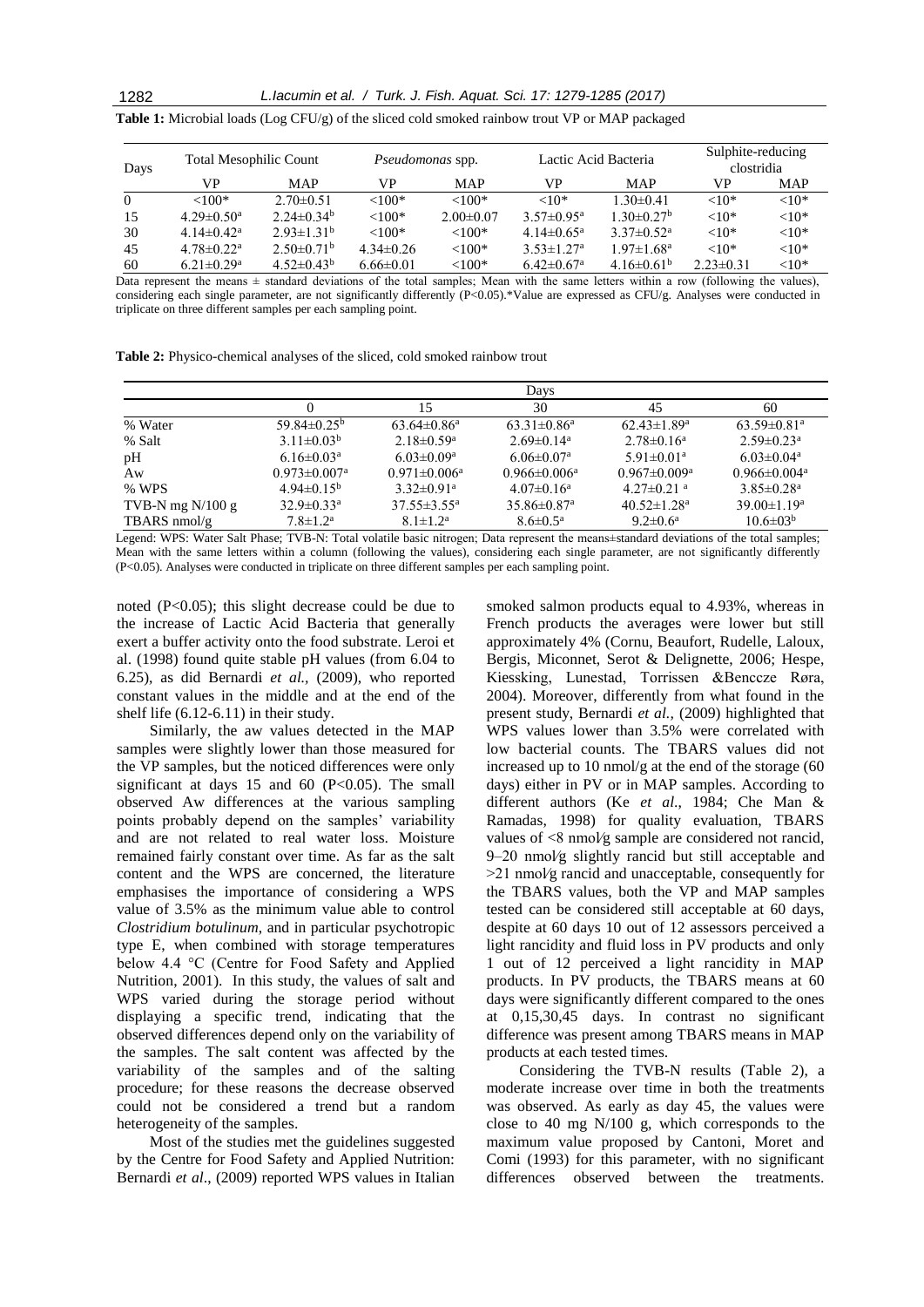Additionally, Bernardi *et al*., (2009) found that at half the shelf life, the TVB-N values were close to the initial TVB-N limit  $(38.2 \text{ mg N}/100 \text{ g})$ , and at the end, they largely exceeded the suggested maximum value (49.8 mg N/100 g). The Chilean authorities (Sernapesca, 1996) established a limit of 30 mg N/100 g for cold smoked salmon, and this value was just present in our trial at day 0 for both the VP and MAP products. The observed TVB-N data were different from those reported by Leroi *et al.,* (1998), who found initial TVB-N values of approximately 15.5 mg N/100 g and final higher values equal to 52.8 mg N/100 g.

A multiple compound quality index was proposed by Leroi *et al.,* (2001) to estimate the remaining shelf life time considering TVB-N and *Lactobacillus* spp. loads at storage temperatures <5 °C. Applying this model and using the data of T30 for the VP and MAP products, the remaining shelf life was found to be 52 days and 55 days, respectively.

Considering the threshold limit of 6 log CFU/g (Olafsdottir *et al.,* 2005) for TMC and the TVB-N

limit of 40 mg N/100 g (Cantoni *et al.,* 1993), the MAP products can be accepted until the end of their shelf life (60 days), but because the VP products exceeded the threshold limit of 6 log CFU/g, this shelf life period is not adequate. MAP allowed to maintain higher structural and physical qualities than VP, wherein higher fluid loss occurred and less juiciness was noticed. However, the MAP composition must be carefully studied, as it can create unfavourable conditions for the microflora, hindering their ability to compete with pathogens, the replication of which may be facilitated to in this substrate, e.g., *C. botulinum* under anaerobic conditions (Huss, 1980), especially without a proper salt concentration.

The sensorial acceptability of both types of smoked rainbow trout, packaged VP or in MAP, was determined by the triangular test. The panel was composed of 12 non-professional assessors.

Ten out 12 assessors established that a difference exists in the sensorial characteristic between the trout packaged in VP versus that in MAP. This result must be accepted because the minimum numbers of correct judgments to establish significance at 0.05 level was 8. The sensorial results have been just confirmed by the physico-chemical and microbiological results. In addition at 45 day offflavor and off-odor were perceived. At 60 days, 10 out 12 assessors perceived light rancidity/fluid loss/less juiciness in PV products, and 1 out 12 assessors perceived a light rancidity in MAP products. Consequently the panel identified that the MAP products had a higher sensorial quality than the VP also at the end of shelf-life.

#### **Conclusion**

The sliced smoked rainbow trout samples, both VP and MAP packaged, have good hygienic quality

and respect the EC Regulation no. 2073/2005 for *Listeria monocytogenes, Salmonella* spp., coagulasepositive Staphylococci limits. MAP packaging preserved the product better compared with VP, showing lower microbial loads throughout the storage period and at the end of shelf life.

However, some samples showed less than 3.5% WPS, the limit for the growth of psychrotrophic (nonproteolytic) *Clostridium botulinum*. As this bacterium could grow during the product's 60-day commercial life, it is essential to optimise salting during the production process to ensure that an adequate concentration of NaCl is distributed homogenously throughout the raw material.

The deadline of 60 days appears to be too long, particularly for the VP samples, as confirmed by the sensory analysis. Consequently, a reduction of the "use-by" date could allow the manufacturer to guarantee the quality and safety of this product for its entire commercial life. For PV products a shelf-life of 45 days is more reliable.

## **References**

A.O.A.C. 1990. Official Methods of analysis of the A.O.A.C., 15<sup>th</sup> edn. A.O.A.C., Arlington, USA.

- Baross, J., & Liston, J. 1970. Occurrence of *Vibrio parahaemolyticus* and related haemolytic vibrios in marine environments of Washington State. *Applied Microbiology*, 20: 179-186.
- Bernardi, C., Ripamonti, B., Campagnoli, A., Stella, S., & Cattaneo, P. 2009. Shelf-life of vacuum packed Alaskan, Scottish and Norwegian cold-smoked salmon available on the Italian market. *International Journal Food Science and Technology*, 44: 2538- 2546. doi:10.1111/j.1365-2621.2009.02081.x.
- Bernardi, C., Ripamonti, B., Marzano, M.A., & Cattaneo, P. 2011. Aspetti critici nella produzione di ritagli di salmone affumicato. A.I.V.I online Giugno, 1 (0): 145-148.
- Cantoni, C., Moret, S., & Comi, G. 1993. Bacteriological and chemical indices to evaluate smoked salmon quality. *Industrie Alimentari* XXXII (September), 842-845.
- Cardinal, M., Gunnlaugsdottir, H., Bjoernevik, M., Ouisse, A., Vallet, J. L., & Leroi, F. 2004. Sensory characteristics of cold-smoked Atlantic Salmon (*Salmo salar*) from European market and relationships with chemical, physical, and microbiological measurements. *Food ResearchnInternational*, 37: 181-193. doi:10.1016/j.foodres.2003.12.006.
- Centre for Food Safety and Applied Nutrition 2001. Processing parameters needed to control pathogens in cold smoked fish. U.S. Food and Drug Administration.http:/www.fda.gov/Food/ScienceRese arch/resaarchArea/SafePracticesforFoodProcesses/uc m092182.htm.
- Che Man, Y.B. & Ramadas, J. (1998). Effect of packaging environ- ment on quality changes of smoked Spanish mackerel under refrigeration. *Journal of Food Quality*, 21, 167–174. doi: 10.1111/j.1745- 4557.1998.tb00513.x
- Civera, B., Parisi, E., Amerio, G.P., & Giaccone, V. 1995. Shelf-life of vacuum packed smoked salmon: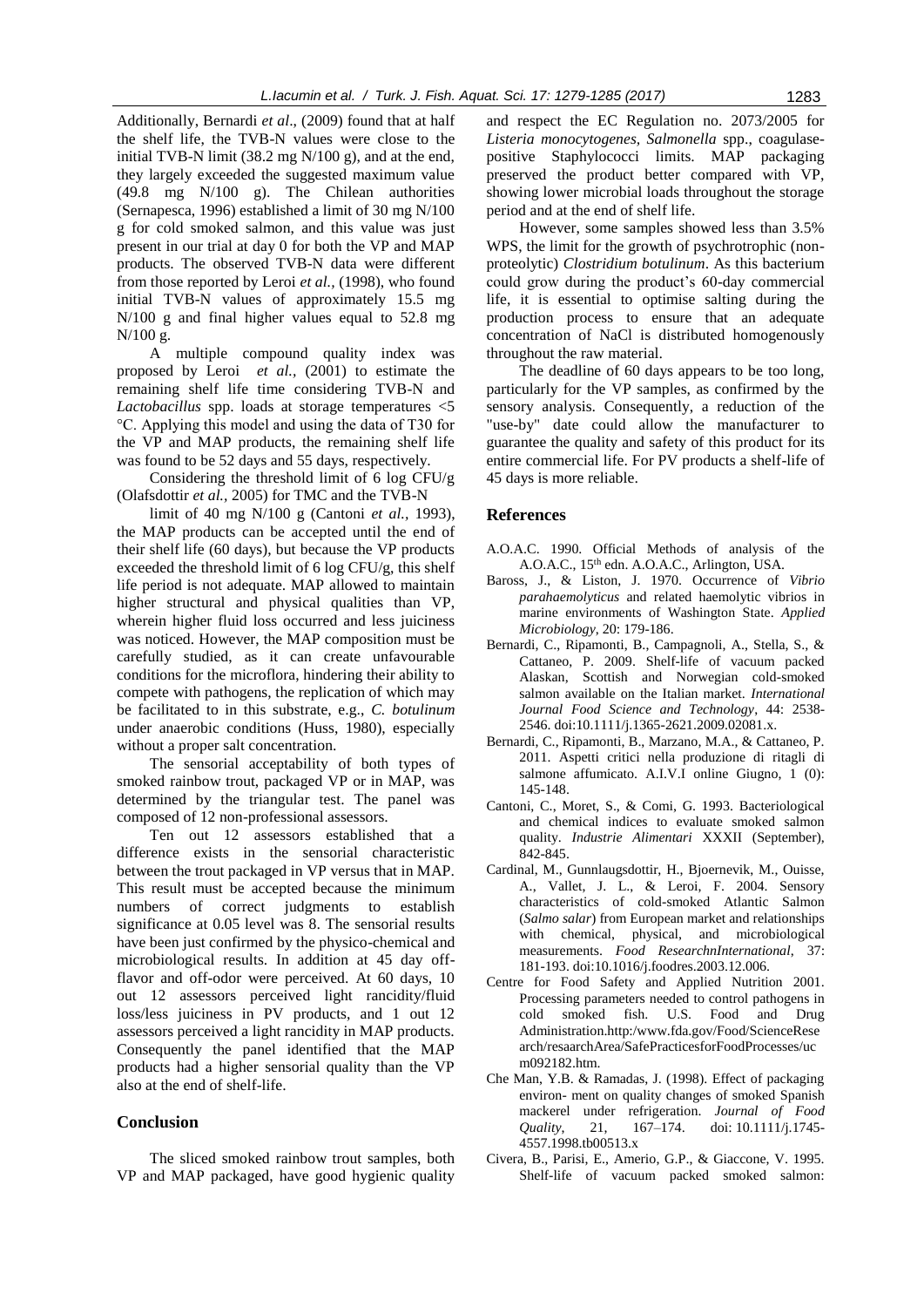microbiological and chemical changes during storage. *Archives fur Lebensmithygiene*,46: 1-24.

- Cornu, M., Beaufort, A., Rudelle, S., Laloux, L., Bergis, H., Miconnet, N., Serot, T., & Delignette Muller, M.L. 2006. Effect of temperature, water-phase salt and phenolic contents on *Listeria monocytogenes* growth rates on cold-smoked salmon and evaluation of secondary models. *Int. Journal of Food Microbiology*, 106*,* 159-168. doi:10.1016/j.ijfoodmicro.2005.06.017.
- Dondero, M., Cisternas, F., Carvajal, L., Simpson, R. 2004. Change in quality of vacuum-packed cold-smoked salmon (*Salmo salar*) as a function of storage temperature. *Food Chemistry*, 87: 543-550. 0. doi:10.1016/j.foodchem.2004.01.005
- Gimenéz, B., & Dalgaard, P. 2004. Modelling and predicting the sumultaneous growth of *Listeria monocytogenes* and spoilage micro-organism in coldsmoked salmon. *Journal of Applied Microbiology,* 96: 96-109. doi: 10.1046/j.1365-2672.2003.02137.x
- Gonzàlez- Rodríguez, M.N., Sanz, J.J., Santos, J.Á., Otero, A., & García-López, M.L. 2002. Numbers and types of microorganisms in vacuum-packed cold-smoked freshwater fish at the retail level. *International Journal of Food Microbiology*, 77: 161-168.
- Gram, L. 1991. Inhibition of mesophilic spoilage *Aeromonas* spp. On fish by salt, potassium sorbate, liquide smoke, and chilling. *Journal of Food Protection*, 54: 436-442.
- Hespe, M., Kiessling, A., Lunestad, B.T., Torrissen, O.J., & Bencze Røra, A.M. 2004. Quality of cold-smoked collected in one French Hypermarket during a periode of 1 year. *Lebensmittel Wissenschaft Technologie*, 37: 617-638. 638. doi:10.1016/j.lwt.2004.01.008
- Huss, H.H. 1980. Distribution of *Clostridium botulinum*. *Applied Environmental Microbiology*, 39: 764-769.
- Huss, H.H., Dalgaard, P., & Gram, L. 1997. Microbiology of fish and fish products. *In* Seafood from Producer to Consumer, Integrated Approach to Quality. *Edited by* J. B. Luten,T. Borresen & J. Oehlenschläger. Amsterdam, (NL): Elsevier Science B.V. pp. 413 – 430.
- ISO 11290-1:1996 Adm.1:2004. Microbiology of food and animal feeding stuffs – Horizontal method for the detection of *Listeria monocytogenes*.
- ISO 6579-1: 2002 Cor.1:2004 Microbiology of food and animal feeding stuffs – Horizontal method for the detection of *Salmonella* spp.
- ISO 4120:2004. Triangle test methodology. Standard test method for sensory analysis — General guidance for the design of test rooms.
- Jaffrès, E., Sohier, D., Leroi, F., Pilet, M. F., Prévost, H., Joffraud J.J., & Dousset, X. 2008. Study of the bacterial ecosystem in tropical cooked and peeled shrimps using a polyphasic approach. *International Journal of Food Microbiology*, 131: 20-29. doi:10.1016/j.ij food m icro.2008.05.017
- Joffraud, J.J., Leroi, F., Roy, C., & Berdagué, J.L. 2001. Characterisation of volatile compounds produced by bacteria isolated from spoilage flora of cold-smoked salmon. *International Journal of Food Microbiology,*  66: 175-184. 184. doi:10.1016/S0168-1605(00)00532- 8
- Joffraud, J.J., Cardinal, M., Cornet, J., Chasles, J.S., Léon, S., Gigout, F., & Leroi, F. 2006. Effect of bacterial interactions on the spoilage of cold-smoked salmon. *International Journal of Food Microbiology,* 112: 51- 61. doi:10.1016/j.ijfoodmicro.2006.05.014
- Jorgensen, B.R.,& Huss, H.H. 1989. Growth and activity of *Shevanella putrefaciens* isolated from spoiling fish. *International Journal of Food Microbiology*, 9: 51-62. 2. doi:10.1016/0168- 1605(89)90037-8
- Ke, P.Y., Cervantes, E., & Robles-Martınez, C. 1984. Determination of thiobarbituric acid reactive substances (TBARS) in fish tissue by an improved distillation spectrophotometer method. *Journal of the Science of Food and Agriculture*, 35: 1248–1254. doi: 10.1002/jsfa.2740351117
- Lannelongue, M., Hanna, M.O., Finne, G., Nickelson, R., & Vanderzant, C. 1982. Storage characteristics of finfish fillets (*Archosagus probatocephalus*) packaged in modified gas atmospheres containing carbon dioxide. *Journal of Food Protection*, 45: 440-444.
- Laursen, B.G., Bay, L., Cleenwerck, L., Vancanneyt, M., Swings, J., Dalgaard, P., & Leisner, J.J. 2005. *Carnobacterium divergens* and *Carnobacterium maltaromicum* as spoilers or protective cultures in meat and seafood: phenotypic and genotypic characterisation. *Systematic Applied Microbiology*, 28: 151-164. doi:10.1016/j.syapm.2004.12.001
- Leroi, F., Arbey, N., Joffraud, J.J., & Chevalier, F. 1996. Effect of inoculation with lactic acid bacteria on extending the shelf life of vacuum-packed cold – smocked salmon. *International Journal of Food Science and Technology*, 31: 497-504. doi:10.1046/j.1365-2621.1996.00366.x
- Leroi, F., Joffraud, J.J., Chevalier, F., & Cardinal, M. 1998. Study of the microbial ecology of cold-smoked salmon during storage at 8 °C. *International Journal of Food Microbiology*, 39: 111-121. doi:10.1016/S0168-1605(97)00126-8
- Leroi, F., & Joffraud, J.J. 2000. Salt and smoke simultaneously affect chemical and sensory quality of cold-smoked salmon during 5 °C storage predicted using factorial design. *Journal of Food Protection*, 63: 1222-1227.
- Leroi, F., Joffraud, J.J., Chevalier, F., & Cardinal, M. 2001. Research of quality indices for cold-smoked salmon using a stepwise multiple regression of microbiological count and physico-chemical parameters. *Journal of Applied Microbiology*, 90: 578-587. doi: 10.1046/j.1365-2672.2001.01283.x
- Leroi, F. 2010. Occurrence and role of lactic acid bacteria in seafood products. *Food Microbiology*, 27: 698-709. doi:10.1016/j.fm.2010.05.016.
- Lyhs, U., Björkroth, J., Hyytiä, E., & Korkeala, H. 1998. The spoilage flora of vacuum-packaged, sodium nitrite or potassium nitrate treated, cold-smoked rainbow trout stored at 4 °C or 8 °C. *International Journal of Food Microbiology,* 45: 135-142. doi:10.1016/S0168-1605(98)00160-3
- Lyhs, U., Lahtinen, J., & Schelvis Smith, R. 2007. Microbiological quality of maatjes herring stored in air and under modified atmosphere at 4 and 10 degrees C. *Food Microbiology*, 24: 508-516. doi:10.1016/j.fm.2006.08.003
- Olafsdottir, G., Chaine, E., Westad, F., Jonsdottir,R., Thalmann, C.R., Bazzo,S., Labreche,S., Marcq,P., Lundby,M., & Haugen J.H.2005. Prediction of microbial and sensory quality of cold smoked Atlantic salmon (*Salmo salar*) by Electronic Nose. *Journal of Food Science*, 70: 563-574. doi: 10.1111/j.1365- 2621.2005.tb08330.x
- Pearson, D. 1973. Laboratory Techniques in Food Analysis. Butterworths & Co. Publishers Ltd., London, UK, pp.